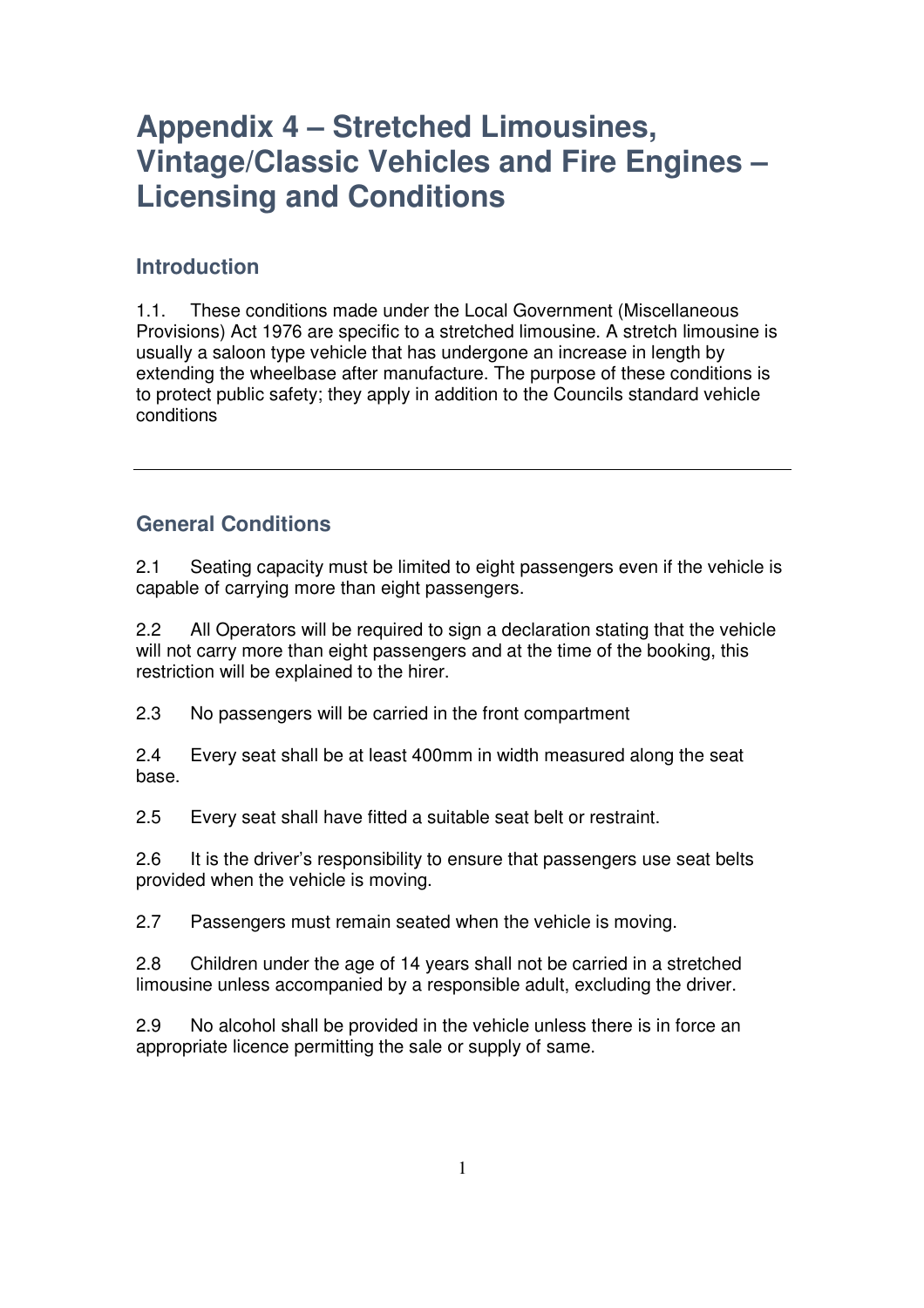### **Vehicle Conditions**

2.1 A valid SVA (single vehicle approval) certificate must be provided for the vehicle.

2.2 A valid certificate of conversion by an approved USA converter (either a Qualified Vehicle Modifier (QVM) or a Cadillac Master Coachbuilder (CMC) must be provided for the vehicle.

2.3 A DVLA V5 or equivalent shall be produced to confirm registration. A plate affixed to the door pillar shall confirm the weight of the vehicle.

2.4 The vehicle shall be equipped with a minimum of four road wheels and a full sized spare wheel.

2.5 The vehicle will be equipped with tyres designed and manufactured to support the maximum permitted axle weight for the axle when the vehicle is driven at the maximum speed.

2.6 Seat belts must be fitted in accordance with the current Road Vehicle (Construction and Use) Regulations.

2.7 Tinted glass shall conform to the legal requirements of the current Road Vehicle (Construction and Use) Regulations.

2.8 A stretch limousine will be subject to a twice yearly vehicle inspection, at intervals to be specified by the Council, at an authorised testing station. A third test may be required, if deemed appropriate.

#### **Vintage/Classic Cars**

These conditions apply in addition to the Council's standard vehicle conditions –

3.1 A Single Vehicle Approval (SVA) certificate or equivalent for the vehicle is to be submitted.

3.2 Seat belts complying with current legislation must be fitted in respect of each passenger seat.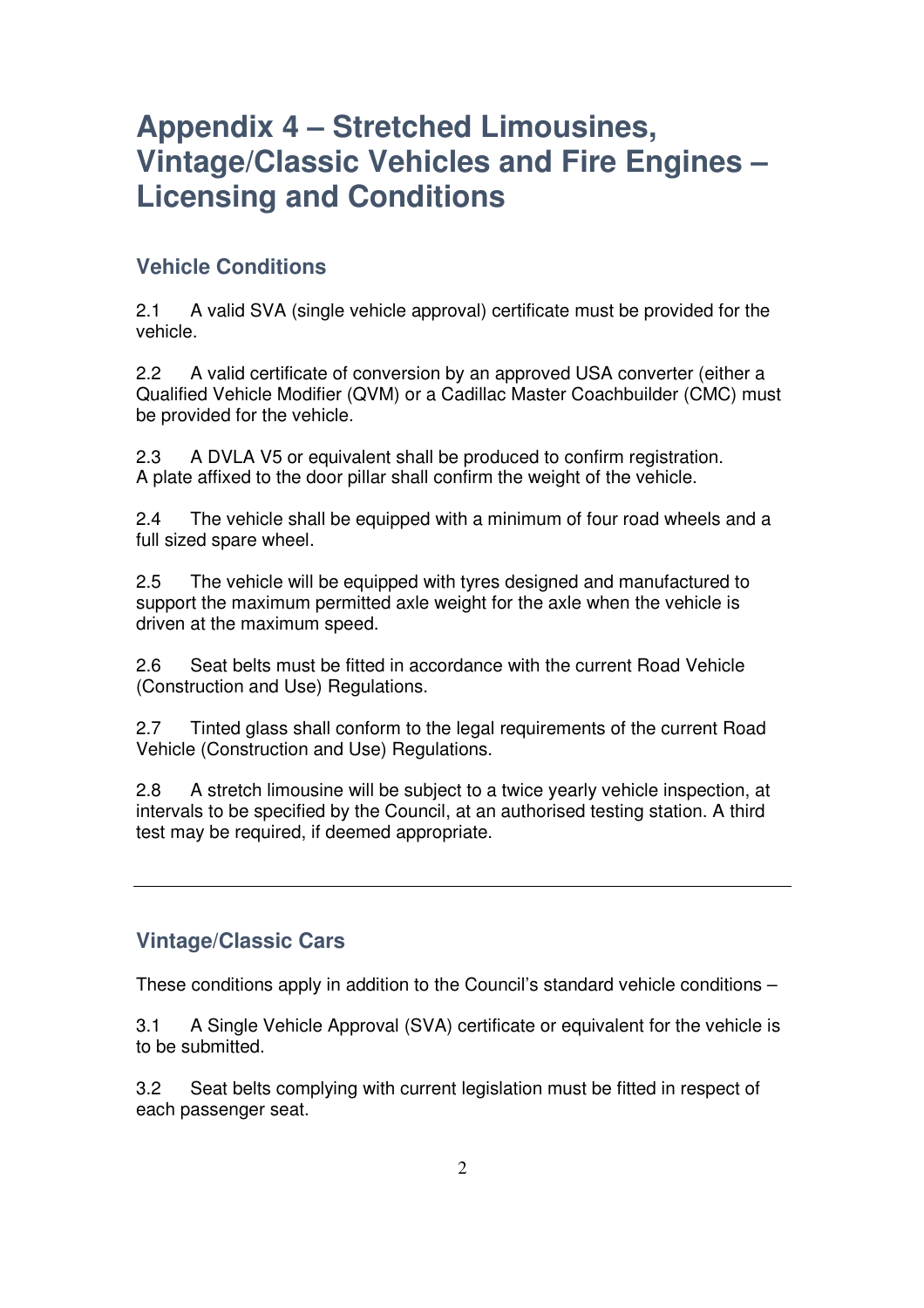3.3 The vehicle will be equipped with tyres designed and manufactured to support the maximum permitted axle weight for the axle when the vehicle is driven at the maximum speed. The full size spare wheel that is required, must also be fitted with the same class of tyre.

3.4 Vehicles licensed under these conditions will be subject to a twice yearly vehicle inspection, at intervals to be specified by the Council, at its authorised testing station. A third test may be required if deemed appropriate.

### **Fire Engines/Novelty Engines**

These types of vehicle are licensed in general accordance with the standard Hackney Carriage / Private Hire vehicle and Driver conditions. The conditions that follow also apply to these types of vehicle-

4.1 The vehicle will be examined and issued with a certificate of fitness (in the form of an MOT or a HGV equivalent) prior to licensing. A further test, at the discretion of the Council, will be then be required during the twelve month validity of the certificate.

4.2 The driver shall hold a full driving licence suitable for the vehicle concerned.

4.3 Seating capacity must be limited to eight passengers even if the vehicle is capable of carrying more than eight passengers.

4.4 All Operators will be required to sign a declaration stating that the vehicle will not carry more than eight passengers and at the time of the booking, this restriction will be explained to the hirer.

4.5 Children under the age of 14 years shall not be carried in the vehicle unless accompanied by a responsible adult, excluding the driver.

4.6 Suitable steps will be carried on the vehicle to assist access and egress from the passenger compartment.

4.7 All passengers must enter or leave the vehicle by the passenger doorway adjacent to the pavement.